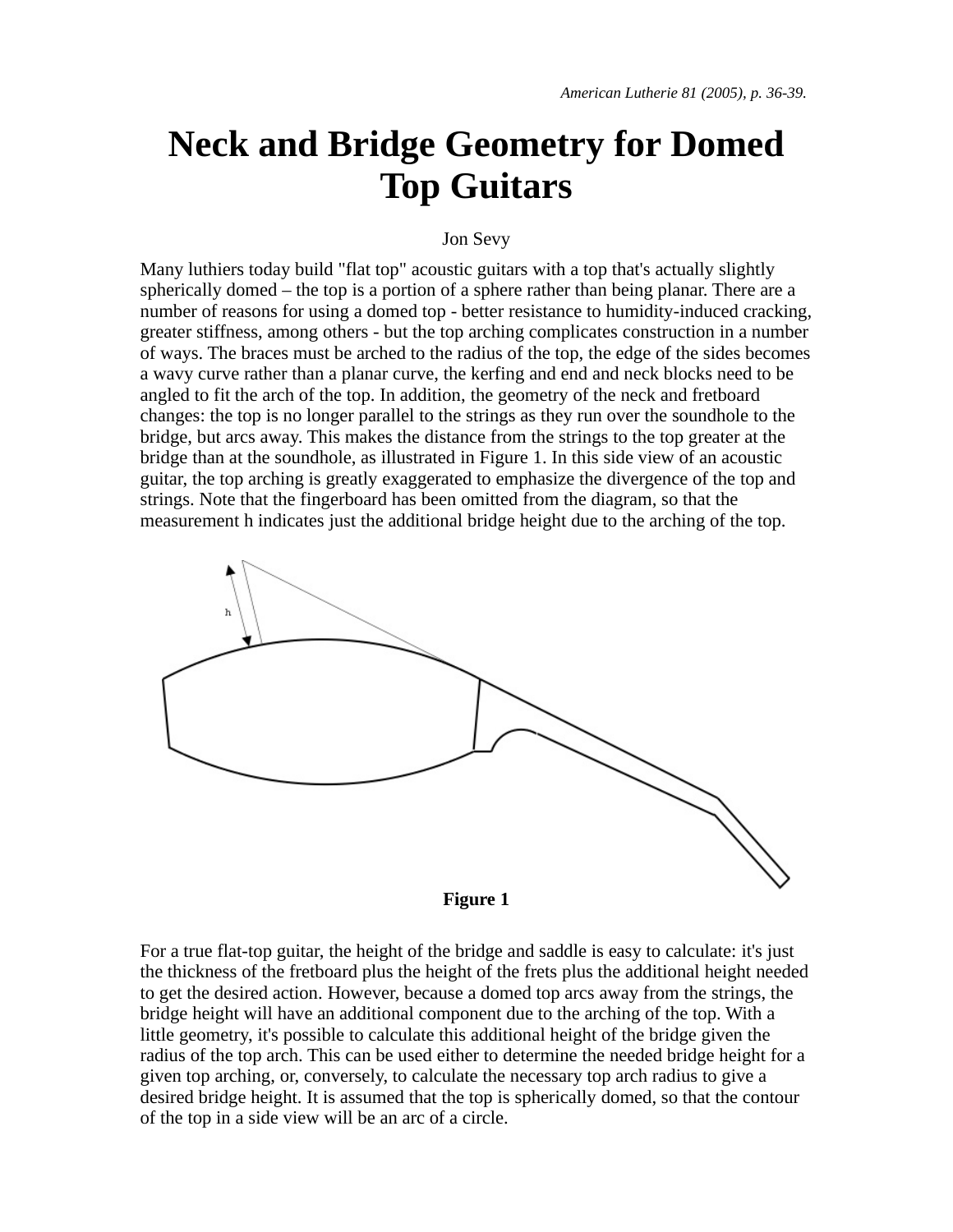### **Neck Surface Tangent to Top Arch**

There are two approaches to dealing with the neck and fretboard geometry when using an arched top. The first is a simplified approach that assumes the fretboard and neck surface are tangent to the top arch. This is illustrated in the guitar side view in Figure 2.



**Figure 2**

In this figure, the top arching has again been greatly exaggerated to emphasize the geometry. The neck line is extended tangent to the top arch to a point above the bridge. The height of this extended line is labeled as h in the diagram. The radius of the top arch is labeled as r, and the distance from the neck-body junction to the bridge is labeled as d. Since the neck surface is tangent to the top arc, the radius line drawn from the neck-body junction to the center of the top-arch circle is perpendicular to the neck surface. This makes the triangle in the diagram a right triangle, which allows us to use the Pythagorean Theorem:

$$
r^2 + d^2 = (r+h)^2
$$

or, solving for h, we get

$$
h = \sqrt{r^2 + d^2} - r = r * \left[ \sqrt{1 + \frac{d^2}{r^2}} - 1 \right]
$$

For necks attached at the 14th fret, the distance d from the neck-body junction to the saddle point is a constant fraction of the guitar scale length:

$$
d = .44545 * L
$$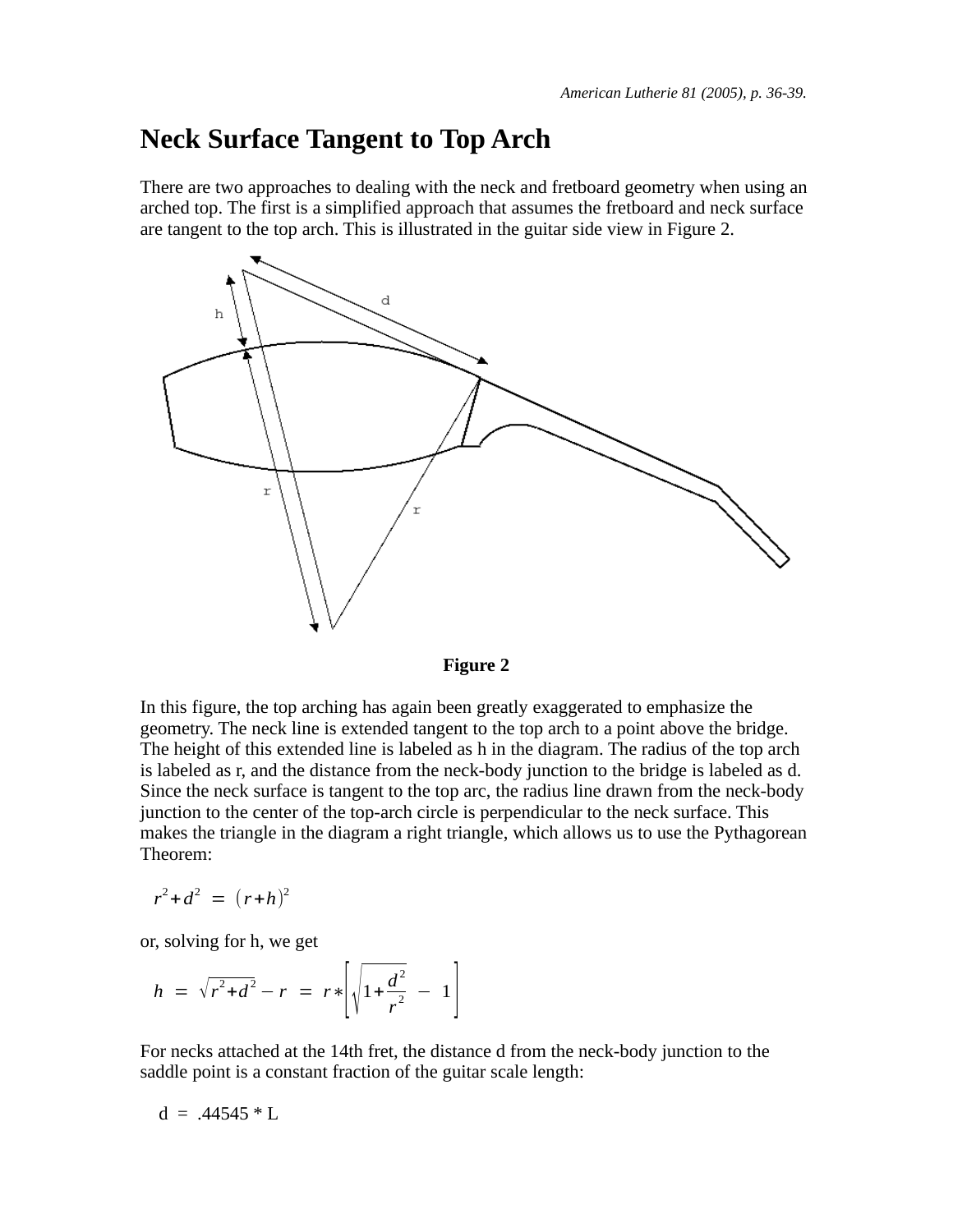For necks attached at the 12th fret, the distance d is just half the scale length:

$$
d = .5 * L
$$

Thus we can tabulate the height h as a function of the top radius r and the scale length L for both 12-fret and 14-fret necks. Note that these heights don't include the fretboard thickness or fret heights - it's just the additional height at the bridge that's the result of the top curving away from the strings, i.e., it's how much higher the saddle will have to be than it would on a guitar with a truly flat top. The tables below thus tabulate the height of the neckline at the bridge location for various scale lengths and top arch radii; the radii selected are those corresponding to arched workboards available from lutherie supply shops.

|                         | Top arch radius: |            |            |            |            |
|-------------------------|------------------|------------|------------|------------|------------|
| <b>Scale</b><br>length: | 180" (15')       | 240" (20') | 300" (25') | 336" (28') | 360" (30') |
| 24.5"                   | .33              | .25        | .20        | .18        | .17        |
| 24.75"                  | .34              | .25        | .20        | .18        | .17        |
| 25.0"                   | .34              | .26        | .21        | .18        | .17        |
| 25.25"                  | .35              | .26        | .21        | .19        | .18        |
| 25.5"                   | .36              | .27        | .21        | .19        | .18        |
| 25.75"                  | .37              | .27        | .22        | .20        | .18        |
| 26.0"                   | .37              | .28        | .22        | .20        | .19        |

### **Neck joined at 14th fret: height at bridge in inches**

### **Neck joined at 12th fret: height at bridge in inches**

|                         | Top arch radius: |            |            |            |            |
|-------------------------|------------------|------------|------------|------------|------------|
| <b>Scale</b><br>length: | 180" (15')       | 240" (20') | 300" (25') | 336" (28') | 360" (30') |
| 24.5"                   | .42              | .31        | .25        | .22        | .21        |
| 24.75"                  | .42              | .32        | .26        | .23        | .21        |
| 25.0"                   | .43              | .33        | .26        | .23        | .22        |
| 25.25"                  | .44              | .33        | .27        | .24        | .22        |
| 25.5"                   | .45              | .34        | .27        | .24        | .23        |
| 25.75"                  | .46              | .35        | .28        | .25        | .23        |
| 26.0"                   | .47              | .35        | .28        | .25        | .23        |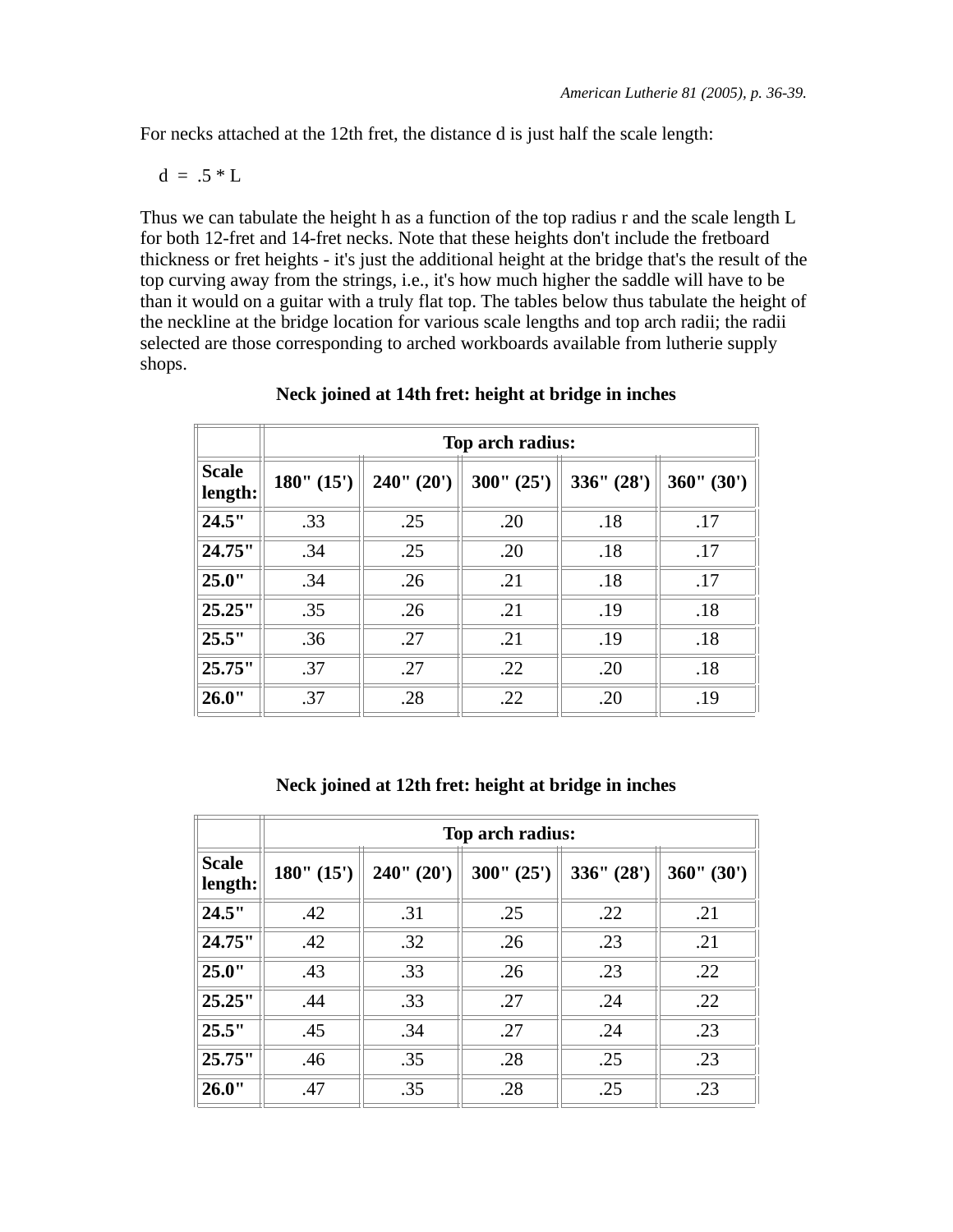## **Neck Surface as Secant to Top Arch**

The above is a simplification because it doesn't consider how the fretboard is attached to the top. As the diagram above shows, the neck line and top arc begin diverging immediately from the point where the neck joins the body. The portion of the fretboard that's glued to the guitar top would then either follow the curve of the top, causing the action over this portion of the fretboard to become large, or would have to be shimmed with a wedged shim to keep the fretboard flat, to compensate for the curved top. In practice an easier approach is just to plane a small flat on the guitar top where the fretboard will be glued. The fretboard can then be glued directly to the top, without requiring a shim, and still be flat from end to end. In this case, the neck line is no longer tangent to the top arc, but instead cuts across it where the fretboard flat has been planed. Figure 3 illustrates the two situations; note that on the left the fretboard is cantilevered out over the curved top surface, while on the right the fretboard lies flush on the flat planed on the top.

### **Figure 3: Fretboard attachment without and with flat on top**





When a flat is planed on the top, the neck line becomes a secant to the top arc, rather than a tangent. Figure 4 shows that the height of the neck line above the top at the bridge position is less than in the simplified tangent case above. The height now depends not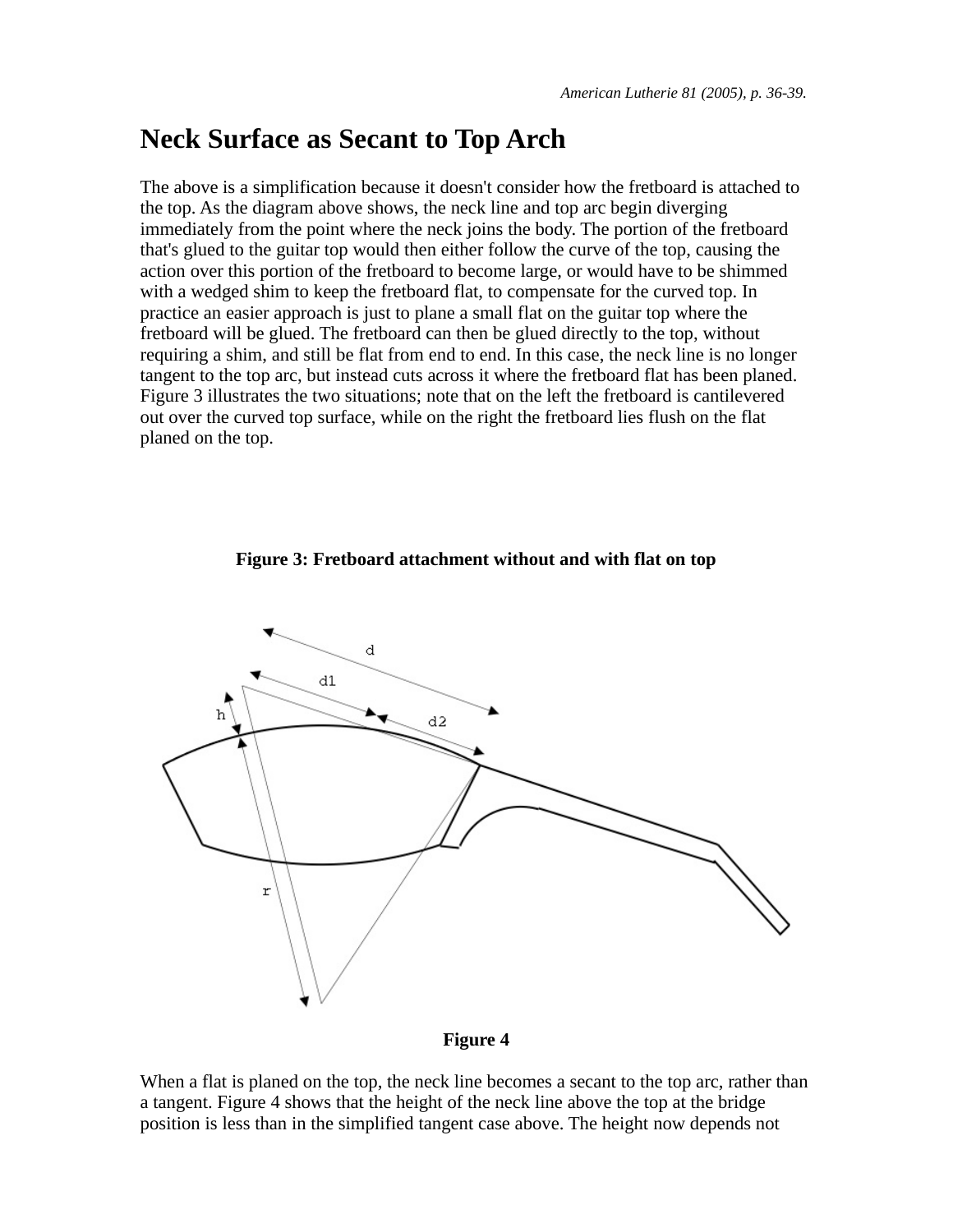only on the distance from the neck-body junction to the bridge, but also on the amount that the neck line cuts through the arc, i.e., on the size of the flat planed for the fretboard. With this distance labeled as  $d_2$  and the remaining distance labeled as  $d_1$ , the bridge height can now be derived as

$$
h = \sqrt{r^2 + d_1^2 + d_1 d_2} - r = r * \left[ \sqrt{1 + \frac{d_1^2}{r^2} + \frac{d_1 d_2}{r^2}} - 1 \right]
$$

(The derivation is below.) If we write  $d_1 = a^*d$ , i.e., we write d1 as some fraction of the total distance d, then  $d_2$  becomes  $(1 - a)^*d$ , and the formula simplifies to

$$
h = r * \left[ \sqrt{1 + a * \frac{d^2}{r^2}} - 1 \right]
$$

This looks just like the formula for the simplified case, except for the fractional multiplier a. In fact, the simplified tangent scenario is just the limiting case of the secant scenario when the size of the fret flat becomes 0, i.e., when  $d_1 =$  the entire distance d, which implies that the fractional multiplier  $a = 1$ . But the case of  $a = 1$  gives us the previous formula. (And at the other extreme, if we were to plane the fret flat all the way to the bridge location, then we'd have the length of the fret flat being the entire distance d, i.e.,  $d_2 = d$ , and  $d_1 = 0$ , or  $a = 0$ . But using  $a = 0$  in the formula gives  $h = 0$ , which makes sense: the neck line passes right through the bridge position.)

As above, the preceding formula can be expressed in terms of the scale length L, using d  $=$  .44545  $*$  L for a 14-fret neck or d = .5  $*$  L for a 12-fret neck. For this formula, we also need to know the length of the fretboard flat planed onto the top, which is  $d_1$  in the above formula. For my guitars, I use a 4" diameter soundhole whose center is 5 7/8" from the neck-body junction. I run the fretboard up to the edge of the soundhole, so the length of the fretboard flat is thus 3 7/8". The tables below thus tabulate the height of the neckline at the bridge location for various scale lengths and top arch radii using a fretboard flat of 3 7/8". As above, note that these heights don't include the fretboard thickness or fret heights - it's again just the additional height at the bridge that's the result of the top curving away from the strings.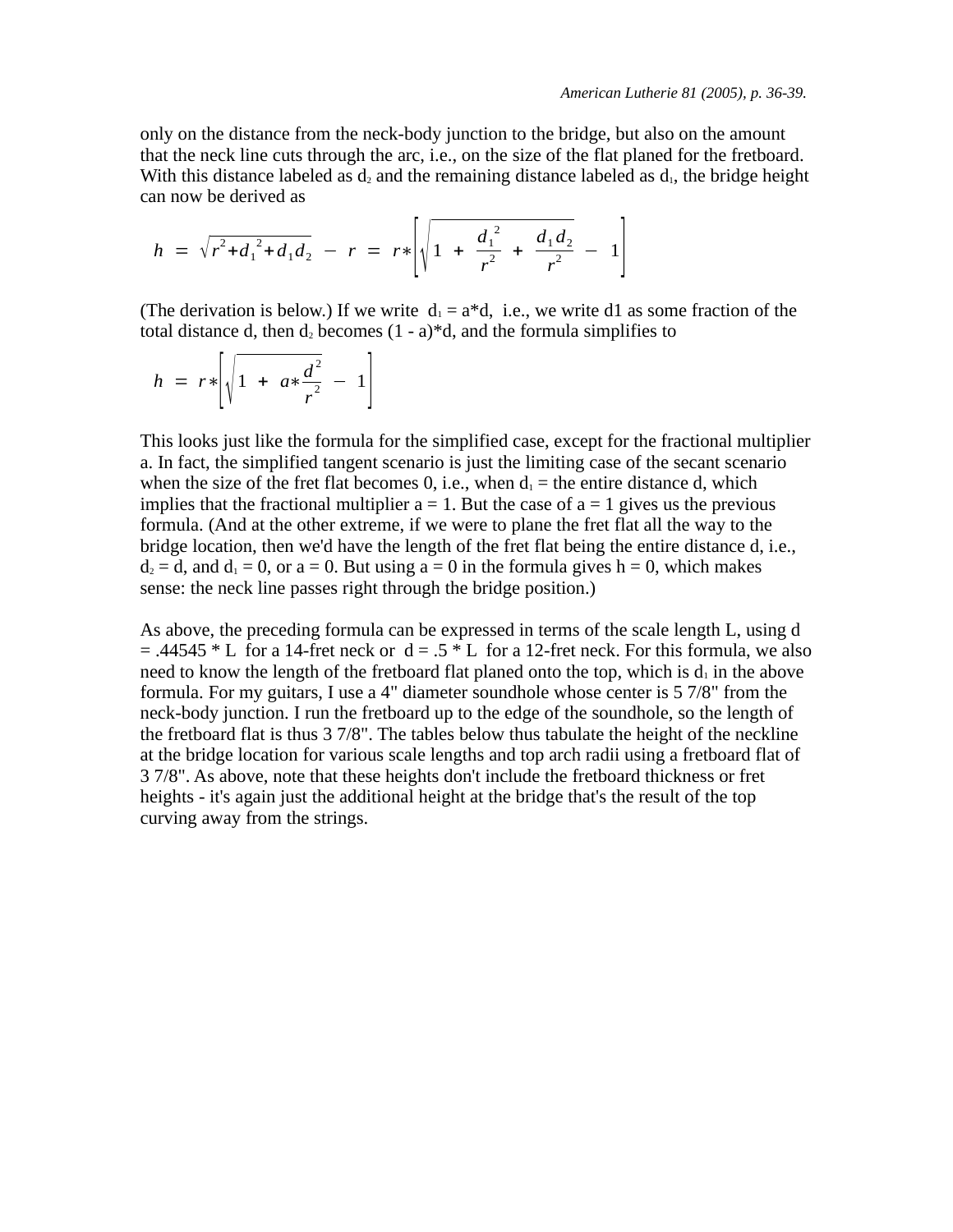|                         | Top arch radius: |            |            |            |            |
|-------------------------|------------------|------------|------------|------------|------------|
| <b>Scale</b><br>length: | 180" (15')       | 240" (20') | 300" (25') | 336" (28') | 360" (30') |
| 24.5"                   | .21              | .16        | .13        | .11        | .11        |
| 24.75"                  | .22              | .16        | .13        | .12        | .11        |
| 25.0"                   | .22              | .17        | .13        | .12        | .11        |
| 25.25"                  | .23              | .17        | .14        | .12        | .12        |
| 25.5"                   | .24              | .18        | .14        | .13        | .12        |
| 25.75"                  | .24              | .18        | .15        | .13        | .12        |
| 26.0"                   | .25              | .19        | .15        | .13        | .12        |

**Neck joined at 14th fret, fretboard flat 3.875": height at bridge in inches**

**Neck joined at 12th fret, fretboard flat 3.875": height at bridge in inches**

|                         | Top arch radius: |            |            |            |            |
|-------------------------|------------------|------------|------------|------------|------------|
| <b>Scale</b><br>length: | 180" (15')       | 240" (20') | 300" (25') | 336" (28') | 360" (30') |
| 24.5"                   | .28              | .21        | .17        | .15        | .14        |
| 24.75"                  | .29              | .22        | .18        | .16        | .15        |
| 25.0"                   | .30              | .22        | .18        | .16        | .15        |
| 25.25"                  | .31              | .23        | .18        | .16        | .15        |
| 25.5"                   | .31              | .24        | .19        | .17        | .16        |
| 25.75"                  | .32              | .24        | .19        | .17        | .16        |
| 26.0"                   | .33              | .25        | .20        | .18        | .16        |